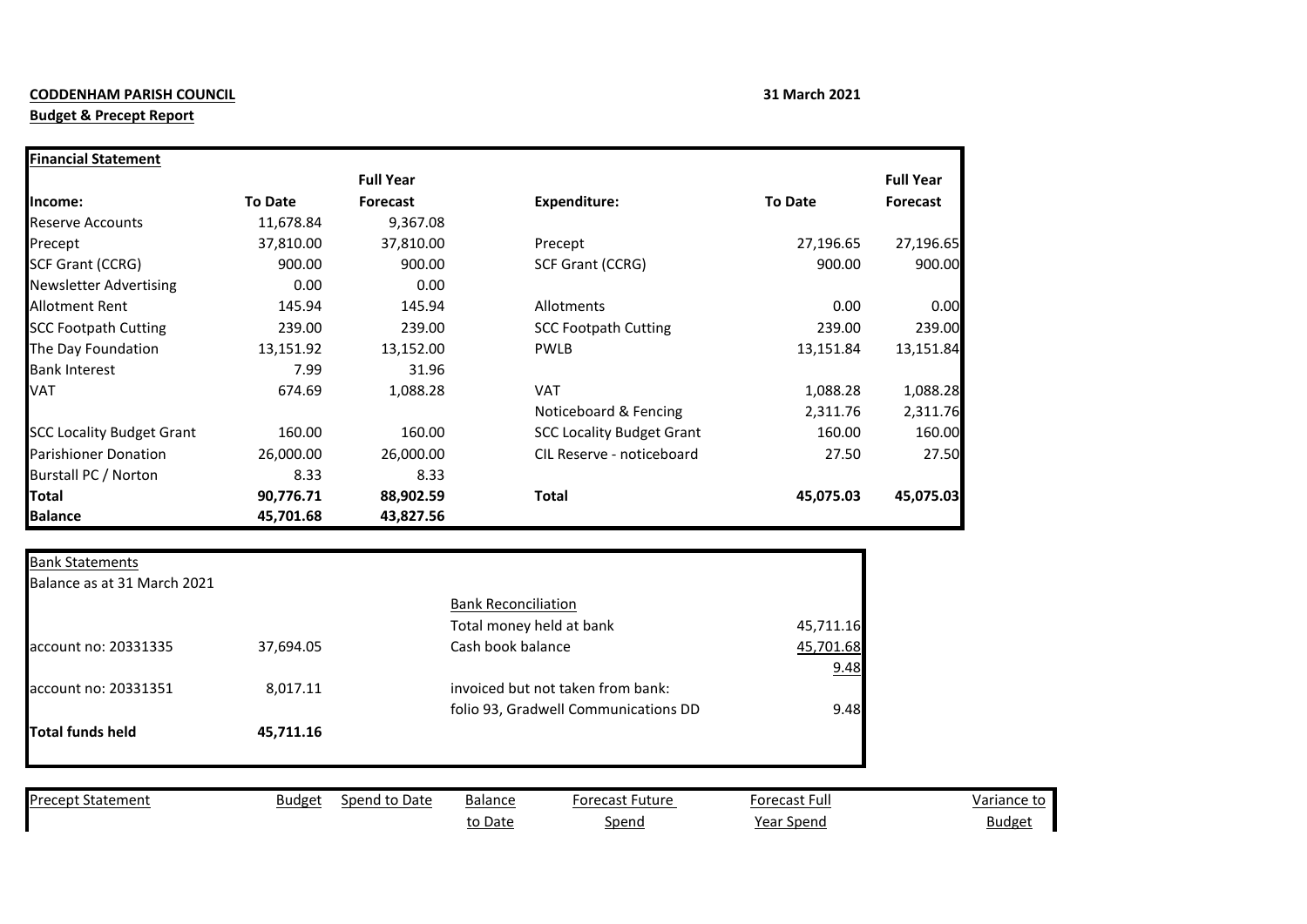| Professional Fees           | 580.00    | 580.00    | 0.00      | 0.00     | 580.00    | 0.00      |                                |
|-----------------------------|-----------|-----------|-----------|----------|-----------|-----------|--------------------------------|
| Insurance                   | 367.08    | 367.08    | 0.00      | 0.00     | 367.08    | 0.00      |                                |
| Power of Competence         | 424.74    | 322.00    | 102.74    | 0.00     | 322.00    | 102.74    |                                |
| <b>Bank Charges</b>         | 72.00     | 72.00     | 0.00      | 0.00     | 72.00     | 0.00      |                                |
| Clerk's Salary              | 6,079.47  | 6,079.47  | 0.00      | 0.00     | 6,079.47  | 0.00      |                                |
| Clerk's Mileage             | 8.55      | 8.55      | 0.00      | 0.00     | 8.55      | 0.00      |                                |
| Clerk's Pension             | 0.00      | 0.00      | 0.00      | 0.00     | 0.00      | 0.00      |                                |
| Postage, telecoms etc       | 140.00    | 120.00    | 20.00     | 10.00    | 120.00    | 20.00     |                                |
| <b>Subscriptions</b>        | 450.00    | 260.25    | 189.75    | 0.00     | 260.25    | 189.75    |                                |
| Consumables                 | 200.00    | 99.38     | 100.62    | 40.00    | 99.38     | 100.62    |                                |
| Software Licences           | 233.84    | 233.84    | 0.00      | 0.00     | 233.84    | 0.00      |                                |
| Training                    | 300.00    | 180.00    | 120.00    | 0.00     | 180.00    | 120.00    |                                |
| Web fees                    | 215.00    | 215.00    | 0.00      | 0.00     | 215.00    | 0.00      |                                |
| Newsletter                  | 254.09    | 133.00    | 121.09    | 0.00     | 133.00    | 121.09    |                                |
| Data Protection             | 40.00     | 35.00     | 5.00      | 0.00     | 35.00     | 5.00      |                                |
| <b>Grounds Maintenance</b>  | 273.42    | 140.00    | 133.42    | 0.00     | 140.00    | 133.42    |                                |
| Footpath Assistant          | 96.64     | 96.64     | 0.00      | 0.00     | 96.64     | 0.00      |                                |
| Equipment repair/main.      | 900.00    | 733.27    | 166.73    | 0.00     | 733.27    | 166.73    |                                |
| Memorial Statue             | 175.00    | 175.00    | 0.00      | 0.00     | 175.00    | 0.00      |                                |
| Waste management            | 409.94    | 409.94    | 0.00      | 0.00     | 409.94    | 0.00      |                                |
| <b>Street Lighting</b>      | 699.12    | 699.12    | 0.00      | 0.00     | 699.12    | 0.00      |                                |
| <b>Tree Surgery</b>         | 1,000.00  | 680.00    | 320.00    | 320.00   | 680.00    | 320.00    |                                |
| Info Box                    | 241.11    | 241.11    | 0.00      | 0.00     | 241.11    | 0.00      |                                |
| Broom Hill                  | 0.00      | 0.00      | 0.00      | 0.00     | 0.00      | 0.00      |                                |
| Mill Hill                   | 0.00      | 0.00      | 0.00      | 0.00     | 0.00      | 0.00      |                                |
| Three Cocked Hat            | 0.00      | 0.00      | 0.00      | 0.00     | 0.00      | 0.00      |                                |
| Section 19(3) LGA 1972      |           |           |           |          |           |           |                                |
| Payment to CIO              | 15,286.00 | 15,286.00 | 0.00      | 0.00     | 15,286.00 | 0.00      |                                |
| Wayleave Fee                | $-2.00$   | 0.00      | $-2.00$   | $-2.00$  | $-2.00$   | 0.00      |                                |
| Allotments                  | $-50.00$  | 0.00      | $-50.00$  | $-50.00$ | $-50.00$  | 0.00      |                                |
| <b>PWLB Contingent Fund</b> | 7,000.00  | 0.00      | 7,000.00  | 0.00     | 0.00      | 7,000.00  |                                |
| General Reserve             | 2,386.00  | 0.00      | 2,386.00  | 0.00     | 0.00      | 2,386.00  |                                |
| Churchyard Maintenance      | 30.00     | 30.00     | 0.00      | 0.00     | 30.00     | 0.00      |                                |
| Total                       | 37,810.00 | 27,196.65 | 10,613.35 | 318.00   | 27,144.65 | 10,665.35 |                                |
| Total exc PWLB & GR         | 28,424.00 | 27,196.65 | 1,227.35  | 318.00   | 28,315.60 |           | 108.40 Forecast is over budget |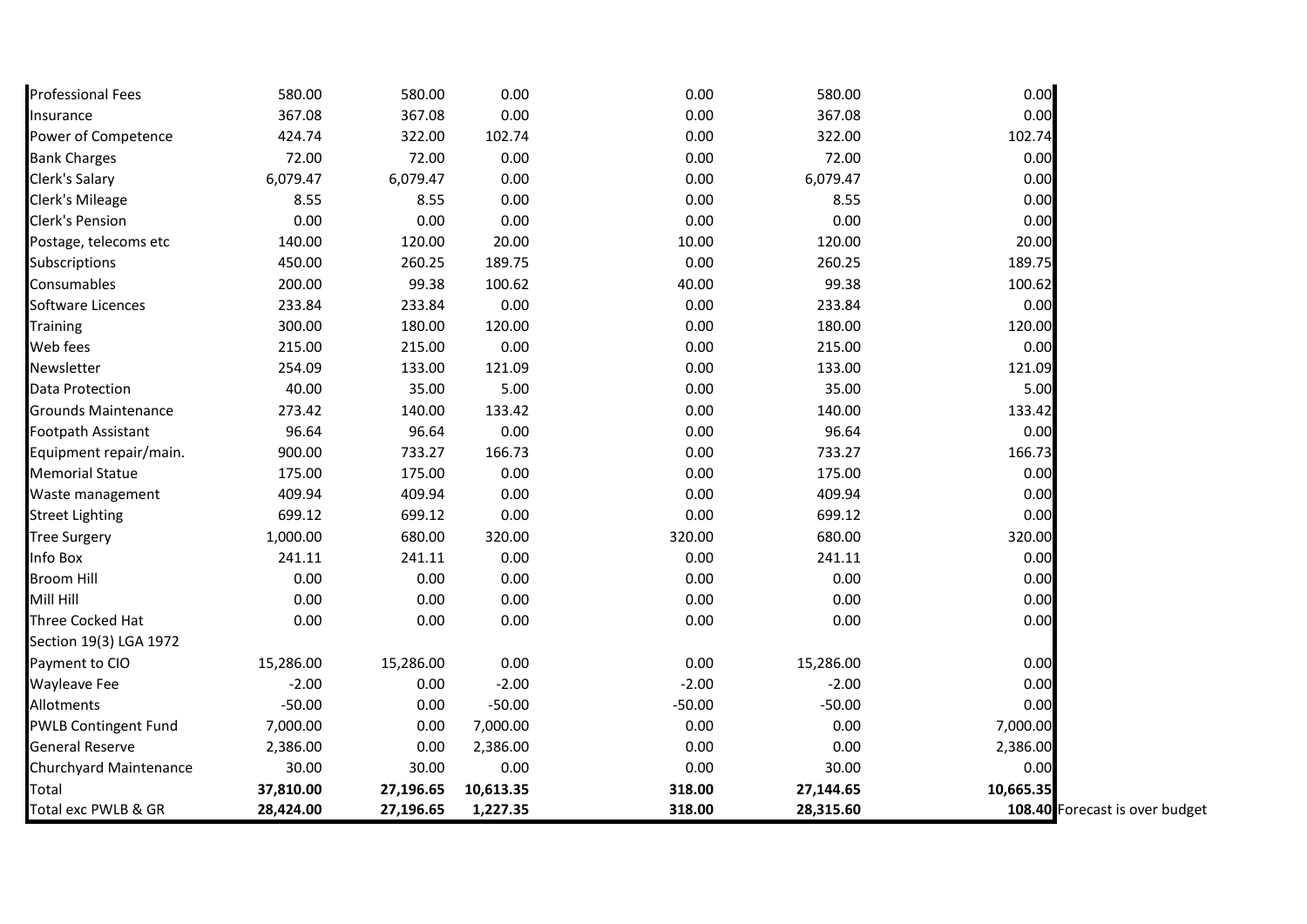| <b>March Payments</b>                                | <b>Net</b> | <b>VAT</b> | Total    |
|------------------------------------------------------|------------|------------|----------|
| O <sub>2</sub>                                       | 10.00      | 2.00       | 12.00    |
| <b>Gradwell Communications - Feb. 2021</b>           | 7.90       | 1.58       | 9.48     |
| Mrs S Frankis - HP Instant Ink                       | 8.32       | 1.67       | 9.99     |
| <b>Mrs S Frankis - Norton</b>                        | 16.66      | 3.33       | 19.99    |
| Mrs J Soanes - plants for info box                   | 5.56       | 0.00       | 5.56     |
| Suffolk County Council - street lighting contract    | 699.12     | 139.83     | 838.95   |
| Royal British Legion Industries Ltd - 'Tommy' statue | 175.00     | 35.00      | 210.00   |
| Mrs S Frankis / Amazon / laptop                      | 331.42     | 66.28      | 397.70   |
| Mrs S Frankis / Amazon / case & mouse                | 23.77      | 5.66       | 29.43    |
| Mrs S Frankis / Microsoft 365                        | 66.66      | 13.33      | 79.99    |
| <b>Salaries</b>                                      | 348.53     | 0.00       | 348.53   |
| <b>Bank charges</b>                                  | 18.00      | 0.00       | 18.00    |
|                                                      | 1,710.94   | 268.68     | 1,979.62 |

| <b>Reserve Accounts</b> |          |  |
|-------------------------|----------|--|
| Allotments              | 127.50   |  |
| CIL Reserve (earmarked) | 348.04   |  |
| <b>General Reserve</b>  | 8,891.54 |  |
| Total                   | 9,367.08 |  |
|                         |          |  |

| <b>Creditors</b>                                    |          |  |
|-----------------------------------------------------|----------|--|
| Mid Suffolk District Council: Business Rates Demand | 9,892.03 |  |
| (under investigation and being disputed)            |          |  |
|                                                     |          |  |